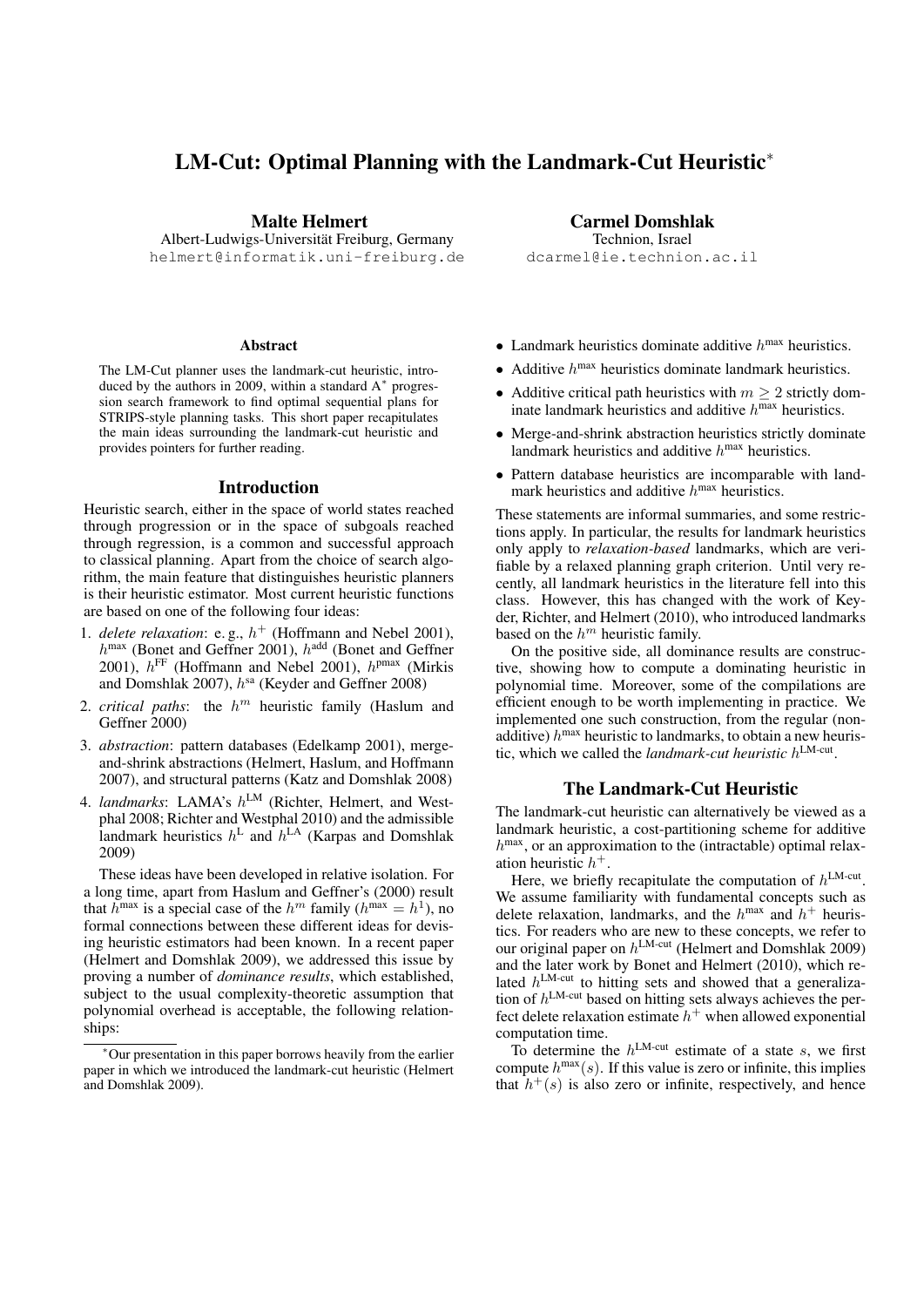this is the best possible information that can be extracted from the delete relaxation of the task. In these cases, we set  $h^{\text{LM-cut}}(s) = h^{\text{max}}(s).$ 

Otherwise, the cost to solve the delete relaxation of the given task from state  $s$  is finite and nonzero. In this case, we compute a *nontrivial disjunctive action landmark* of the delete relaxation, which is a set L of actions of nonzero cost such that each relaxed plan solving the task from the given state must include an action from L.

After computing such a landmark, we add the minimal cost  $c$  among all actions in  $L$  to the heuristic value computed so far (which is initialized to 0), reduce the cost of all actions in  $L$  by  $c$ , and then start again by recomputing the  $h^{\text{max}}$  values based on the reduced action costs, computing a new disjunctive action landmark, and so on. The process ends once action costs have been reduced to the extent that the  $h^{max}$  estimate of the resulting problem becomes zero.

The main challenge in this computation is finding a suitable landmark L. It is not particularly hard to find *some* such landmark: the set of all actions of nonzero cost will do. However, the larger the set  $L$ , the more actions will have their cost reduced at the end of the current iteration of the main landmark-cut loop, leading to potentially fewer landmarks that can be extracted in future rounds. The challenge, then, is in finding a reasonably small such set.

The landmark-cut heuristic addresses this issue by computing so-called *justification graphs*, which "justify" the  $h^{\text{max}}$  values of the facts of the planning task by linking each effect of an action  $a$  to the most expensive precondition of  $a$ (or one of the most expensive ones, in case of ties).

Arcs in justification graphs are weighted by the costs of the actions that induce them. A shortest paths in a justification graph corresponds to a causal chain whose cost explains the  $h^{\text{max}}$  value of a fact, and *cuts* in justification graphs (sets of arcs whose removal disconnects the current state from the goal) correspond to disjunctive action landmarks. These relationships are explored in more depth by Bonet and Helmert (2010), who show that *all* relevant landmarks of the delete relaxation can be computed as cuts in justification graphs when arbitrary preconditions are allowed to induce arcs in the graph (rather than just preconditions with maximal  $h^{\text{max}}$ value).

The landmark selected by the landmark-cut heuristic is based on a particular cut close to the goal facts of the task, which is sufficient to guarantee that the final heuristic value is always at least as large as  $h^{\text{max}}(s)$ . (In our experiments, it is usually much larger.)

### The LM-Cut Planner

In our earlier work (Helmert and Domshlak 2009), we demonstrated experimentally that  $h^{\text{LM-cut}}$  gives excellent approximations to  $h$ <sup>+</sup> and compares favourably to other admissible planning heuristics in terms of accuracy. We also showed that an optimal planner based on A<sup>∗</sup> search with the landmark-cut heuristic was highly competitive with the state of the art at the time.

The LM-Cut planner entered into IPC 2011 is almost identical to the system used in these experiments. The only two changes since then are:

- minor bug fixes and performance improvements in various components of the Fast Downward planner that serves as the basis of our implementation, and
- support for actions of non-unit cost. (While our original description of the landmark-cut heuristic was fully general, our implementation was restricted to the unit-cost case.)

### References

Bonet, B., and Geffner, H. 2001. Planning as heuristic search. *Artificial Intelligence* 129(1):5–33.

Bonet, B., and Helmert, M. 2010. Strengthening landmark heuristics via hitting sets. In Coelho, H.; Studer, R.; and Wooldridge, M., eds., *Proceedings of the 19th European Conference on Artificial Intelligence (ECAI 2010)*, 329–334. IOS Press.

Edelkamp, S. 2001. Planning with pattern databases. In Cesta, A., and Borrajo, D., eds., *Pre-proceedings of the Sixth European Conference on Planning (ECP 2001)*, 13–24.

Haslum, P., and Geffner, H. 2000. Admissible heuristics for optimal planning. In Chien, S.; Kambhampati, S.; and Knoblock, C. A., eds., *Proceedings of the Fifth International Conference on Artificial Intelligence Planning and Scheduling (AIPS 2000)*, 140–149. AAAI Press.

Helmert, M., and Domshlak, C. 2009. Landmarks, critical paths and abstractions: What's the difference anyway? In Gerevini, A.; Howe, A.; Cesta, A.; and Refanidis, I., eds., *Proceedings of the Nineteenth International Conference on Automated Planning and Scheduling (ICAPS 2009)*, 162– 169. AAAI Press.

Helmert, M.; Haslum, P.; and Hoffmann, J. 2007. Flexible abstraction heuristics for optimal sequential planning. In Boddy, M.; Fox, M.; and Thiébaux, S., eds., Proceedings *of the Seventeenth International Conference on Automated Planning and Scheduling (ICAPS 2007)*, 176–183. AAAI Press.

Hoffmann, J., and Nebel, B. 2001. The FF planning system: Fast plan generation through heuristic search. *Journal of Artificial Intelligence Research* 14:253–302.

Karpas, E., and Domshlak, C. 2009. Cost-optimal planning with landmarks. In *Proceedings of the 21st International Joint Conference on Artificial Intelligence (IJCAI 2009)*, 1728–1733.

Katz, M., and Domshlak, C. 2008. Structural patterns heuristics via fork decomposition. In Rintanen, J.; Nebel, B.; Beck, J. C.; and Hansen, E., eds., *Proceedings of the Eighteenth International Conference on Automated Planning and Scheduling (ICAPS 2008)*, 182–189. AAAI Press.

Keyder, E., and Geffner, H. 2008. Heuristics for planning with action costs revisited. In *Proceedings of the 18th European Conference on Artificial Intelligence (ECAI 2008)*, 588–592.

Keyder, E.; Richter, S.; and Helmert, M. 2010. Sound and complete landmarks for and/or graphs. In Coelho, H.; Studer, R.; and Wooldridge, M., eds., *Proceedings of the*